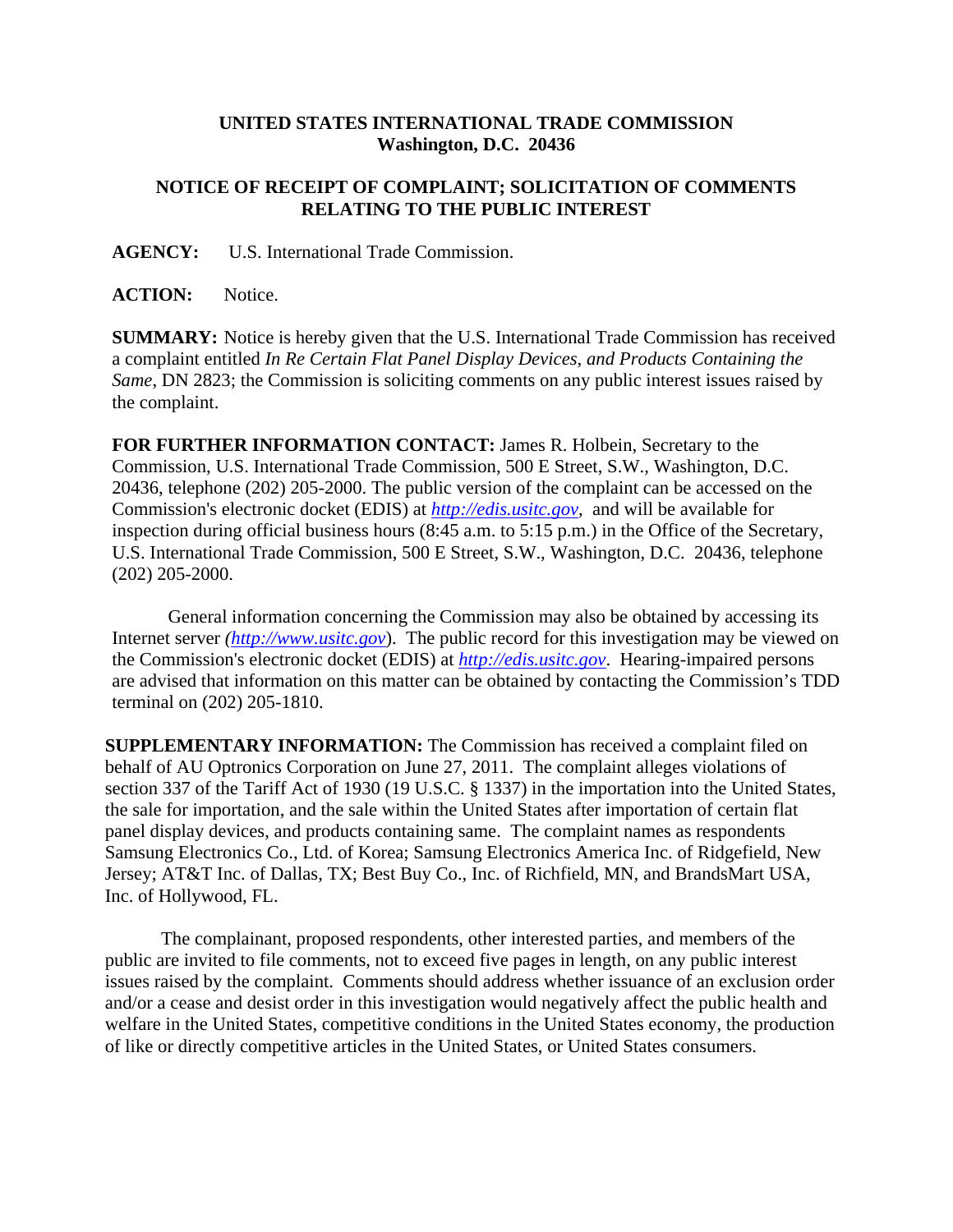In particular, the Commission is interested in comments that:

- (i) explain how the articles potentially subject to the orders are used in the United States:
- (ii) identify any public health, safety, or welfare concerns in the United States relating to the potential orders;
- (iii) indicate the extent to which like or directly competitive articles are produced in the United States or are otherwise available in the United States, with respect to the articles potentially subject to the orders; and
- (iv) indicate whether Complainant, Complainant's licensees, and/or third party suppliers have the capacity to replace the volume of articles potentially subject to an exclusion order and a cease and desist order within a commercially reasonable time.

Written submissions must be filed no later than by close of business, five business days after the date of publication of this notice in the *Federal Register*. There will be further opportunities for comment on the public interest after the issuance of any final initial determination in this investigation.

Persons filing written submissions must file the original document and 12 true copies thereof on or before the deadlines stated above with the Office of the Secretary. Submissions should refer to the docket number ("Docket No. 2823") in a prominent place on the cover page and/or the first page. The Commission's rules authorize filing submissions with the Secretary by facsimile or electronic means only to the extent permitted by section 201.8 of the rules (see Handbook for Electronic Filing Procedures,

http://www.usitc.gov/secretary/fed\_reg\_notices/rules/documents/handbook\_on\_electronic\_filing. pdf ). Persons with questions regarding electronic filing should contact the Secretary (202-205- 2000).

Any person desiring to submit a document to the Commission in confidence must request confidential treatment. All such requests should be directed to the Secretary to the Commission and must include a full statement of the reasons why the Commission should grant such treatment. *See* 19 C.F.R. § 201.6. Documents for which confidential treatment by the Commission is properly sought will be treated accordingly. All nonconfidential written submissions will be available for public inspection at the Office of the Secretary.